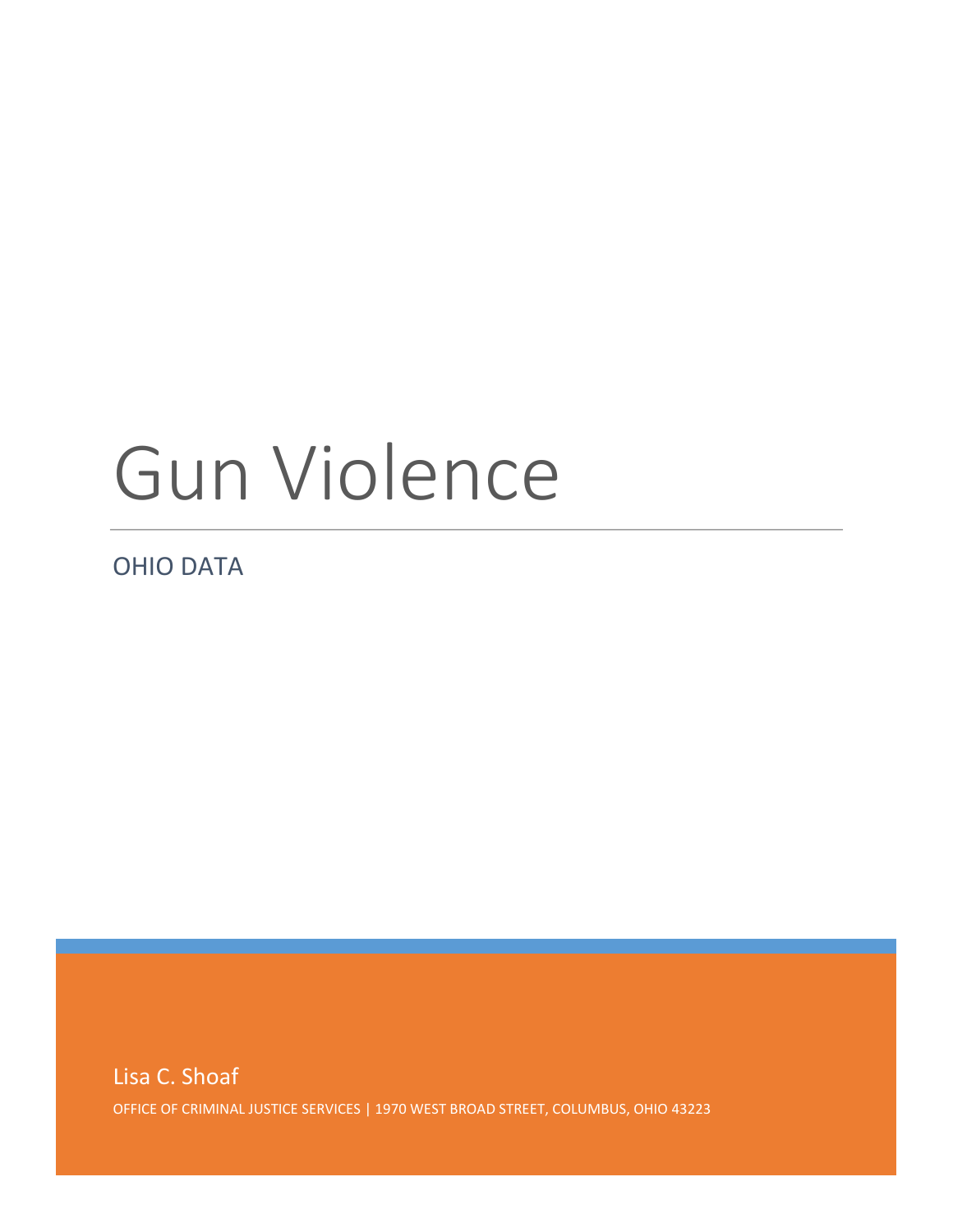# FIREARM BACKGROUND CHECKS

# FEDERAL PROHIBITORS

Federal law prohibits any person from possessing or receiving a firearm who: $\frac{1}{2}$ 

- Has been convicted in any court of a crime punishable by imprisonment for a term exceeding one year
- Is a fugitive from justice
- Is an unlawful user of or addicted to any controlled substance
- Has been adjudicated as a mental defective or committed to a mental institution
- Is illegally or unlawfully in the United States
- Has been discharged from the Armed Forces under dishonorable conditions
- Having been a citizen of the United States, has renounced U.S. citizenship
- Is subject to a court order that restrains the person from harassing, stalking, or threatening an intimate partner or child of such intimate partner
- Has been convicted in any court of a misdemeanor crime of domestic violence
- Is under indictment/information for a crime punishable by imprisonment for a term exceeding one year

The following states have extended the background check requirement beyond federal law to at least some private sales.<sup>2</sup>

- Twelve states require a background check at the point of transfer.
	- o California
		- o Colorado
		- o Connecticut
	- o Delaware
	- o District of Columbia
	- o Maryland (handguns and assault weapons only)
- o Rhode Island

o Pennsylvania (handguns only)

o Washington

o Nevada o New York o Oregon

- Eight states require permits for private purchasers. A background check is required before issuing the license or permit. While this ensures a background check has been conducted before receiving the permit, a person may fall within a prohibited category after the permit is issued.
	- o Hawaii
	- o Illinois
	- o Iowa (handguns only)
	- o Massachusetts
- o Michigan (handguns only)
- o Nebraska (handguns only)
- o New Jersey
- o North Carolina (handguns only)
- The remaining states do not extend the background check requirement beyond federal law.

<sup>&</sup>lt;sup>1</sup> FBI National Instant Criminal Background Check System (NICS)

<sup>2</sup> Giffords Law Center to Prevent Gun Violence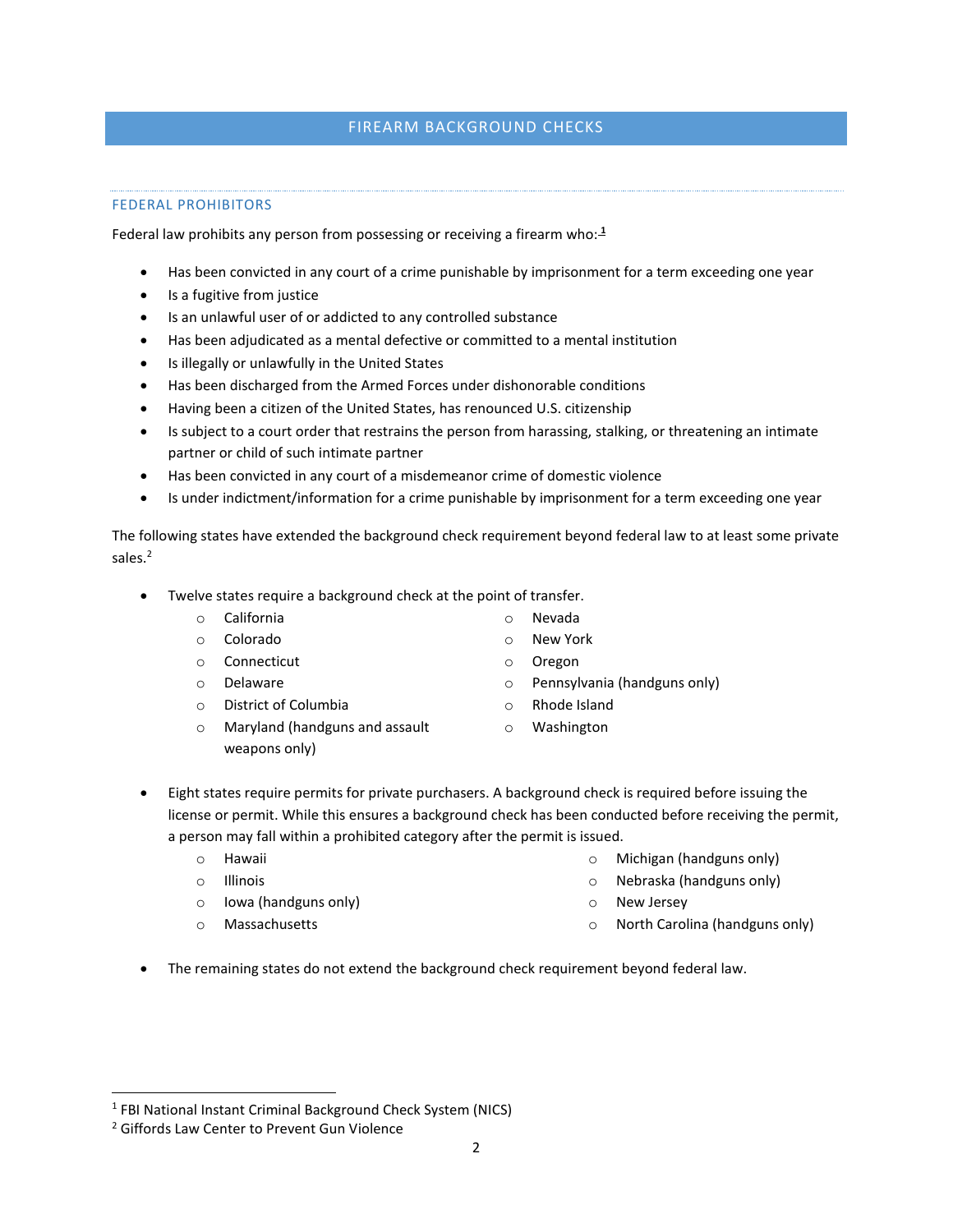There have been over 278 million NICS firearm background checks conducted since the program was launched on November 30, 1998. A steady increase in background checks is shown in the following graph. 2017 saw a decrease in the total number of background checks, the first such decrease since 2003.



FBI: NICS Firearm Background Checks

\*Note that these statistics represent the number of firearm background checks initiated through the NICS. There is not a 1-1 correspondence between background checks and gun sales.

In 2017, Ohio ranked 9<sup>th</sup> in total number of background checks initiated through the NICS, with 753,072 checks initiated.



FBI: NICS Firearm Background Checks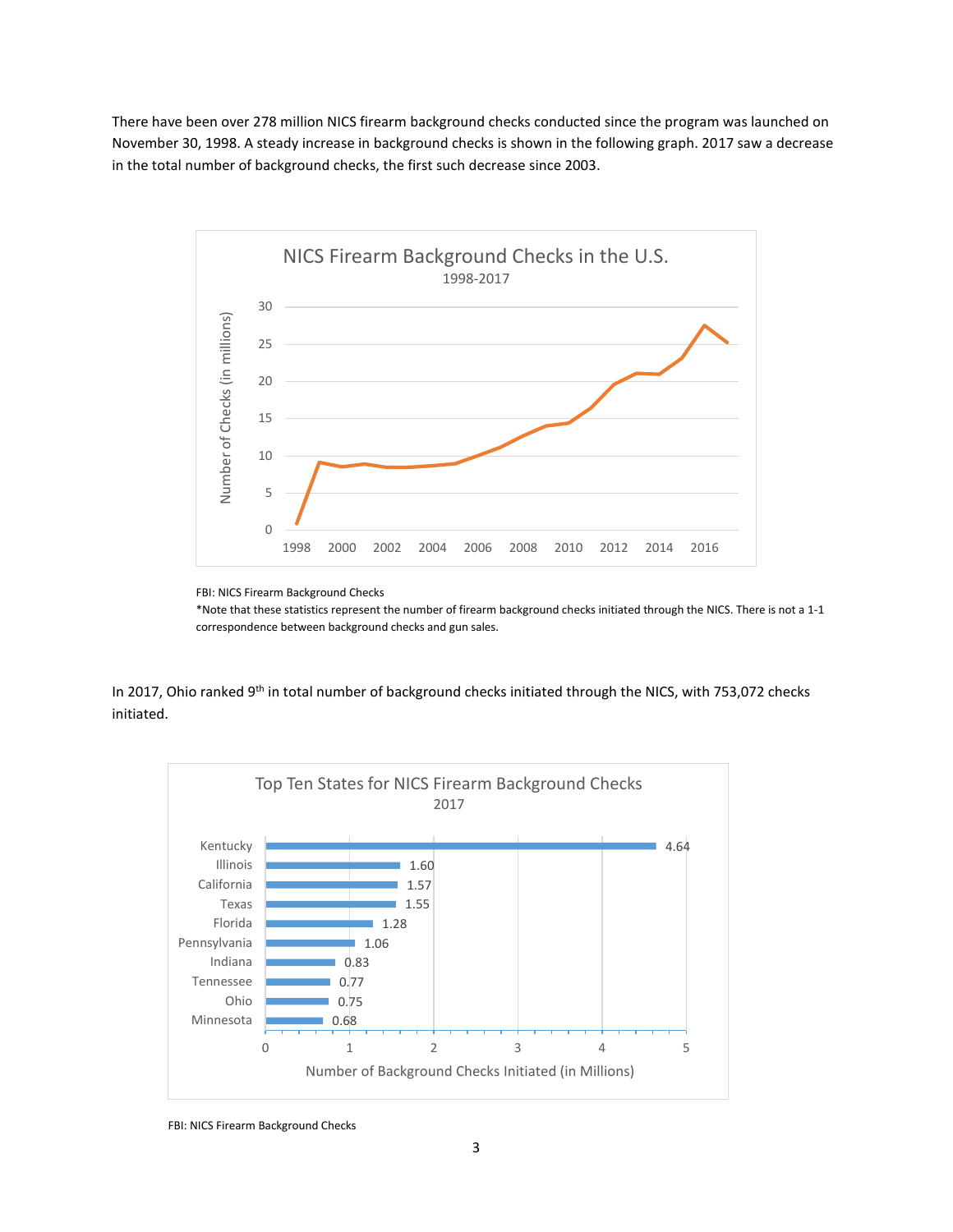The following chart shows the total number of denials in the U.S. by federal prohibitor, from the program's inception through December 31, 2017. Felony conviction is by far the most frequent reason for individuals to be denied, accounting for over 53% of all denials.



FBI: NICS Federal Denials, 1998-2017

In 2017, there were 4,336 denials in Ohio. Felony convictions made up the bulk of denials. This is followed by 'state prohibitor' (ORC 2923.13 Having Weapons Under Disability), and misdemeanor crimes of domestic violence.

| 2017 NICS Denials in Ohio and the U.S. |          |         |             |         |  |  |
|----------------------------------------|----------|---------|-------------|---------|--|--|
|                                        | Ohio     | Percent | <b>U.S.</b> | Percent |  |  |
| <b>Adjudicated mental health</b>       | 249      | 6%      | 6,157       | 6%      |  |  |
| <b>Felony conviction</b>               | 1,657    | 38%     | 47,179      | 45%     |  |  |
| <b>Dishonorable discharge</b>          | 2        | $< 1\%$ | 71          | <1%     |  |  |
| <b>Federally denied persons file</b>   | 9        | $<1\%$  | 116         | $<1\%$  |  |  |
| <b>Fugitive from justice</b>           | 269      | 6%      | 6,819       | 7%      |  |  |
| <b>Illegal/unlawful alien</b>          | 62       | 1%      | 3,337       | 3%      |  |  |
| <b>Misdemeanor crime of DV</b>         | 563      | 13%     | 8,656       | 8%      |  |  |
| Protection/restraining order for DV    | 242      | 6%      | 3,142       | 3%      |  |  |
| <b>Renounced U.S. citizenship</b>      | $\Omega$ | 0%      | 9           | $< 1\%$ |  |  |
| <b>State prohibitor</b>                | 717      | 17%     | 8,468       | 8%      |  |  |
| <b>Under indictment/information</b>    | 163      | 4%      | 7,321       | 7%      |  |  |
| Unlawful user/addicted to drugs        | 403      | 9%      | 12,710      | 12%     |  |  |
| <b>Total</b>                           | 4,336    | 100%    | 103,985     | 100%    |  |  |

FBI: NICS Federal Denials, Ohio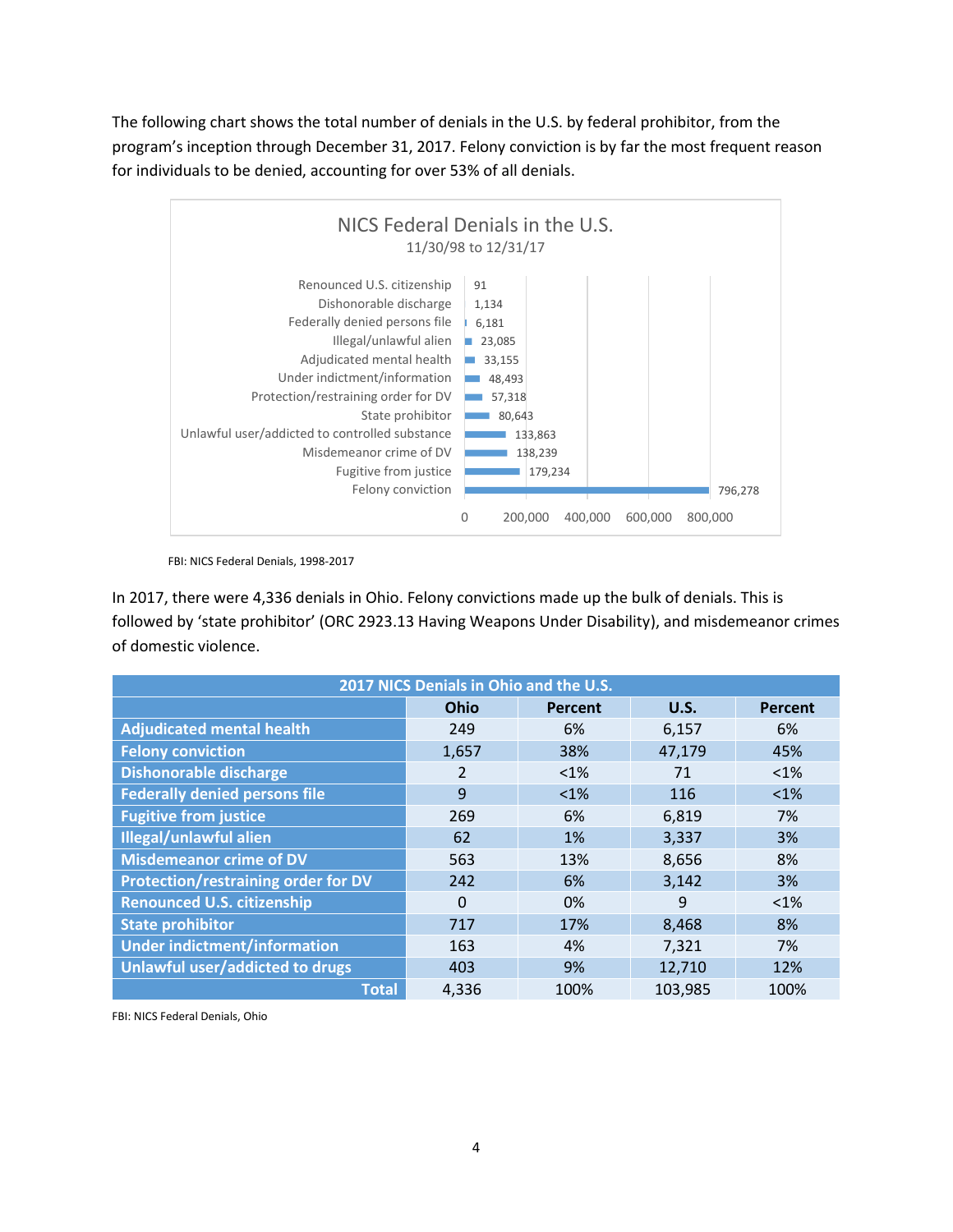#### OHIO'S CONCEALED HANDGUN LAW

Under Ohio law, county sheriffs are responsible for issuing, renewing, denying, suspending, or revoking concealed carry licenses. In 2016, 158,937 licenses were issued or renewed, 1,669 licenses were suspended, 797 licenses were revoked, and 1,634 licenses were denied.<sup>3</sup>

- License suspensions: Sheriffs must immediately suspend a concealed handgun license upon notification that the licensee has been arrested or charged with certain offenses, or if the licensee is the subject of a protection order issued by a court. The license may be returned to the holder if he is found not guilty or the charges are dismissed.
- License revocations: Sheriffs must permanently revoke the license of any person who no longer meets the eligibility requirements to carry a concealed handgun (e.g., moved out of state, died, was convicted of a disqualifying crime, became subject to the law's restrictions on people who are mentally ill or who are dependent on drugs/alcohol).
- License denials: Sheriffs must deny an application to any person who fails to meet the eligibility requirements for regular licenses or for temporary emergency licenses.

<sup>3</sup> Ohio Attorney General's Office, 2016 Ohio's Concealed Handgun Law Annual Report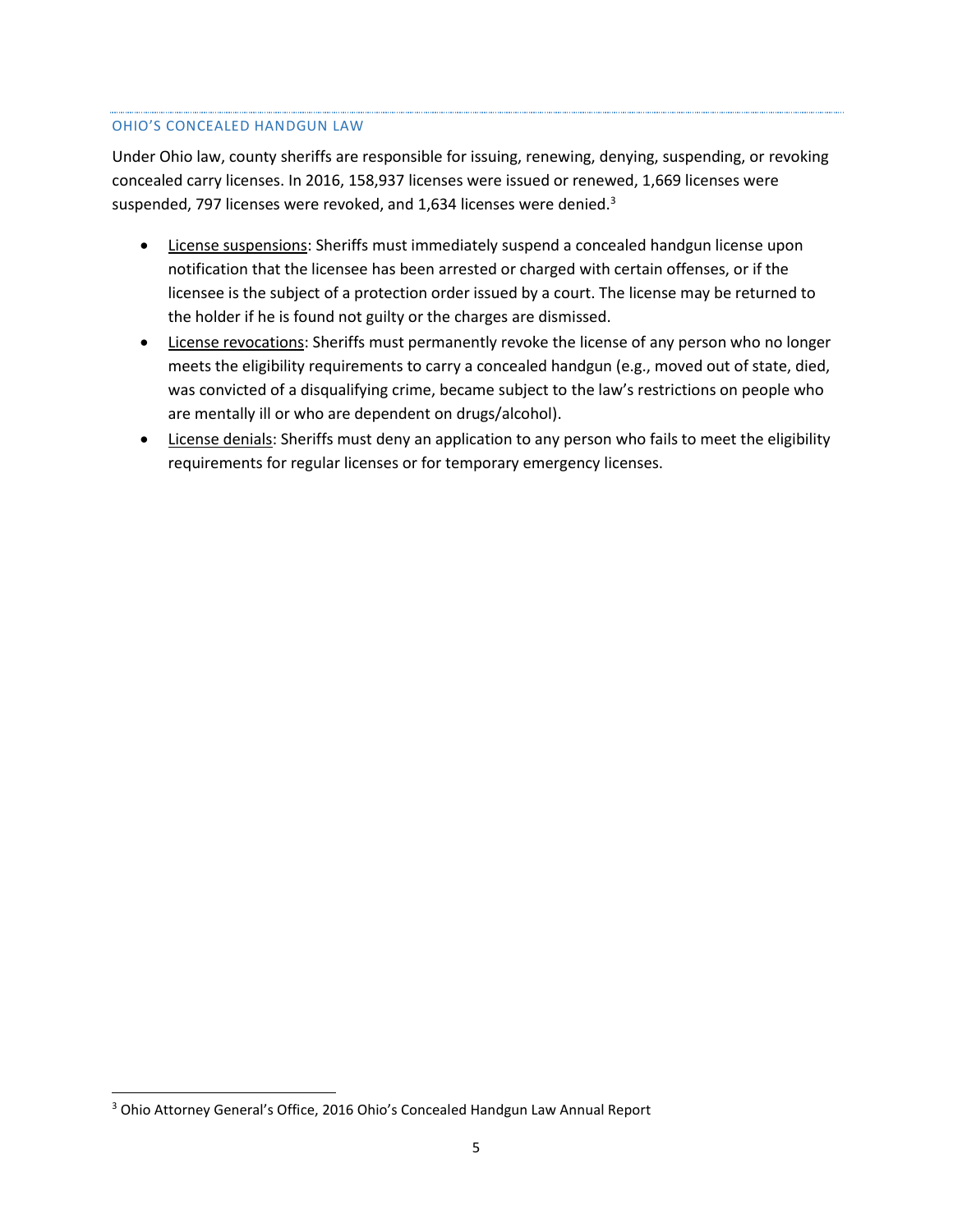









Ohio Attorney General's Office 2013-2016 Quarterly Concealed Carry Stats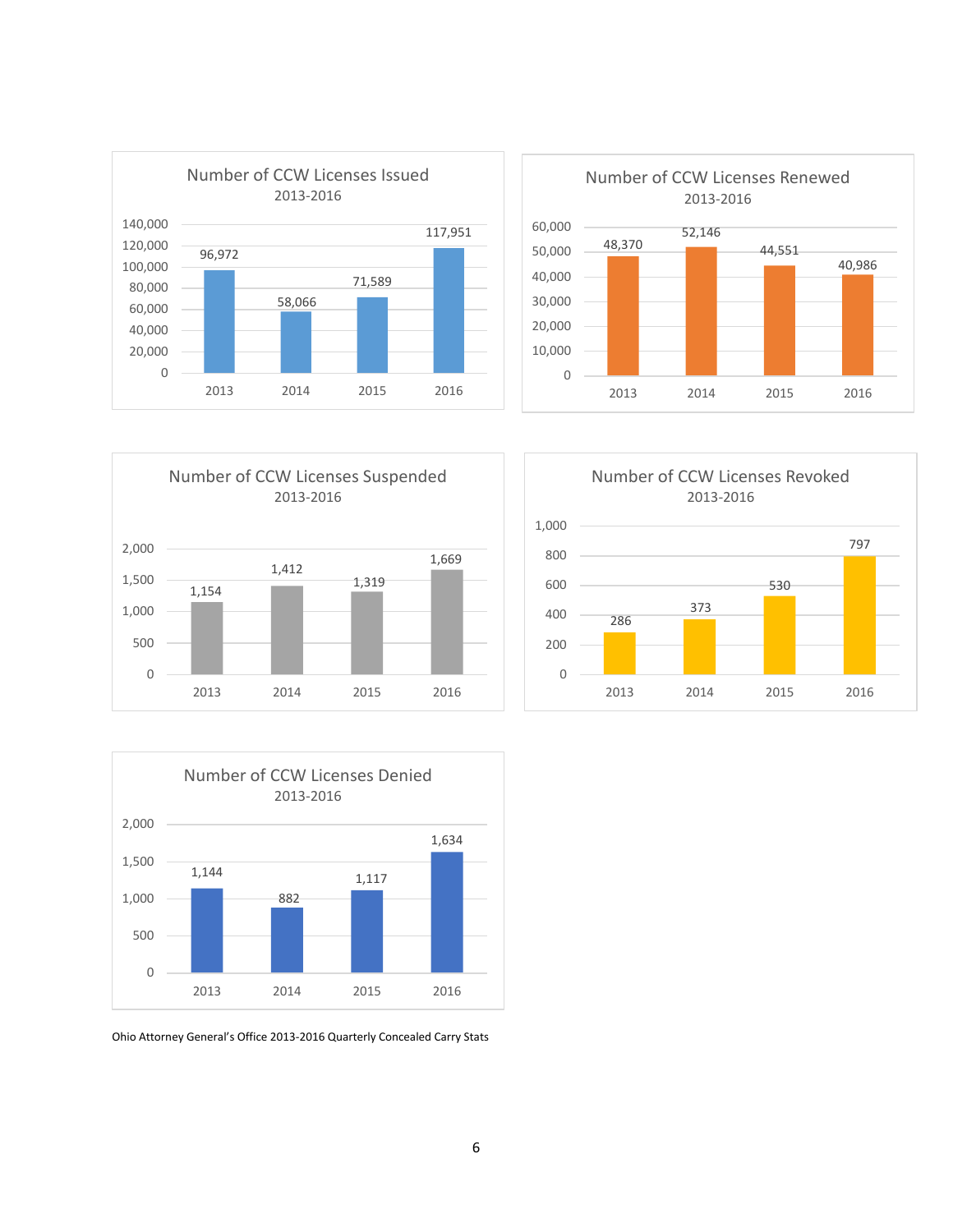# GUN-RELATED CRIME AND DELINQUENCY DATA

#### VIOLENT CRIME IN OHIO AND THE UNITED STATES**<sup>4</sup>**

U.S. and Ohio violent crime trends pattern similarly. Overall, violent crime has declined since its peak in the early 1990s. In both 2015 and 2016, violent crime rose slightly.



FBI: UCR data, as prepared by the National Archive of Criminal Justice Data

#### CRIMES REPORTED TO LAW ENFORCEMENT**<sup>5</sup>**

Not all crimes are reported to law enforcement. According to the National Crime Victimization Survey, in 2016, violent crime was reported to law enforcement on average 42% of the time. This percentage varies slightly depending on the type of crime committed, from 23% (rape or sexual assault) to 59% (aggravated assault).

| Percent of Victimizations Reported to Law Enforcement,<br>By Crime Type, 2016 |         |  |  |  |  |
|-------------------------------------------------------------------------------|---------|--|--|--|--|
| <b>Type of Crime</b>                                                          | Percent |  |  |  |  |
| Violent crime                                                                 | 42%     |  |  |  |  |
| Rape or sexual assault                                                        | 23%     |  |  |  |  |
| Robbery                                                                       | 54%     |  |  |  |  |
| Aggravated assault                                                            | 59%     |  |  |  |  |
| Simple assault                                                                | 38%     |  |  |  |  |
| Domestic violence                                                             | 49%     |  |  |  |  |
| Intimate partner violence                                                     | 47%     |  |  |  |  |
| Stranger violence                                                             | 45%     |  |  |  |  |

BJS: *Criminal Victimization, 2016*

<sup>4</sup> FBI: UCR data, as prepared by the National Archive of Criminal Justice Data

<sup>5</sup> BJS: Criminal Victimization, 2016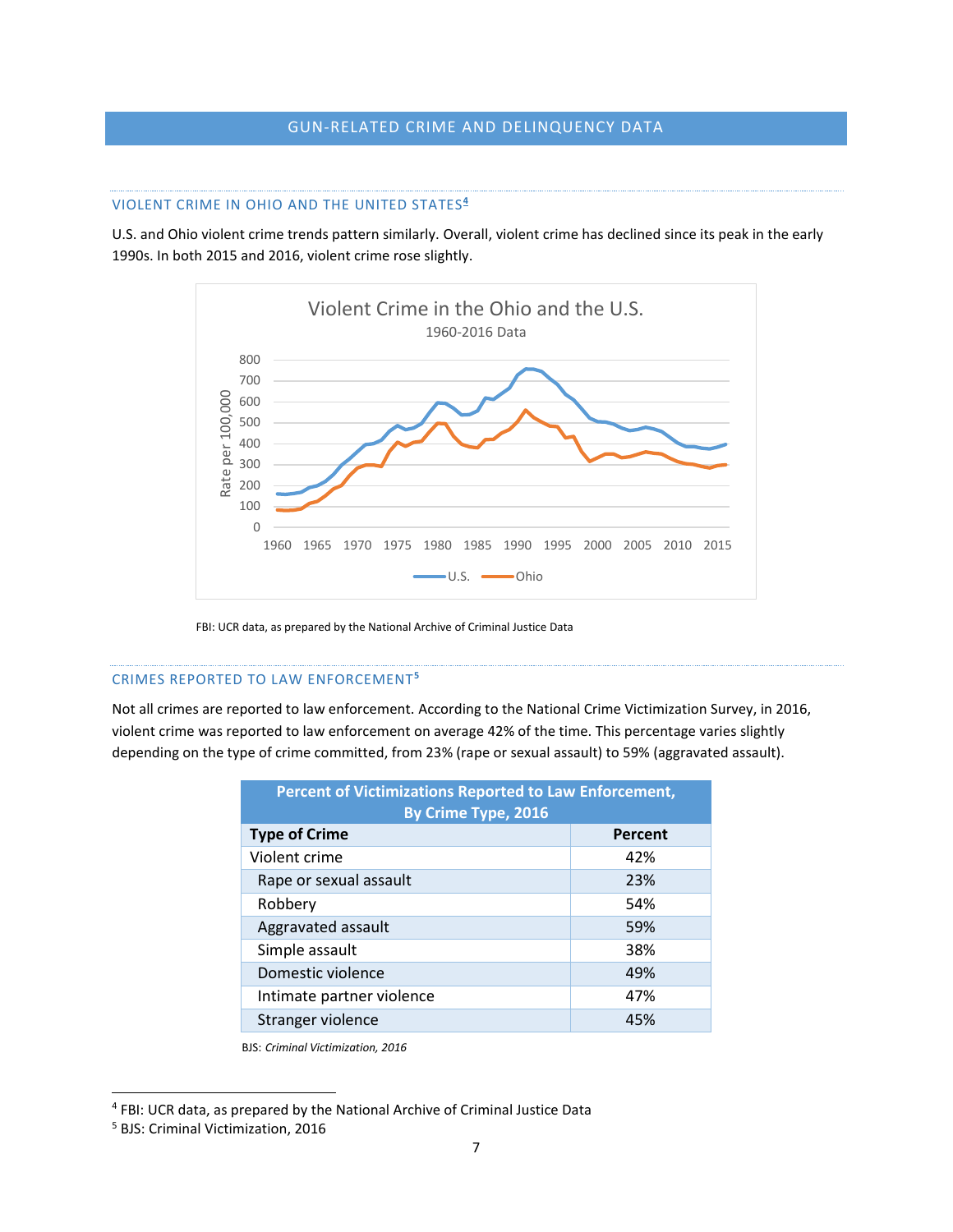Just over 60 percent of all serious violent crimes that involved a firearm were reported to police.

- NCVS estimates that, nationwide, 416,350 firearm incidents occurred, resulting in 480,940 victimizations. This includes violent incidents and victimizations in which the offender had, showed, or used a firearm.
- The rate of firearm violence was 1.8 victimizations per 1,000 persons age 12 or older.

#### WEAPON USE IN VIOLENT CRIME**<sup>6</sup>**

Weapon use for murder, robbery, and aggravated assault patterns similarly in Ohio and the U.S. as shown in the following two charts. In Ohio, 72 percent of murders, 30 percent of robberies, and 36 percent of aggravated assaults were committed with a firearm.





FBI: *Crime in the United States, 2016*

<sup>6</sup> FBI: *Crime in the United States, 2016*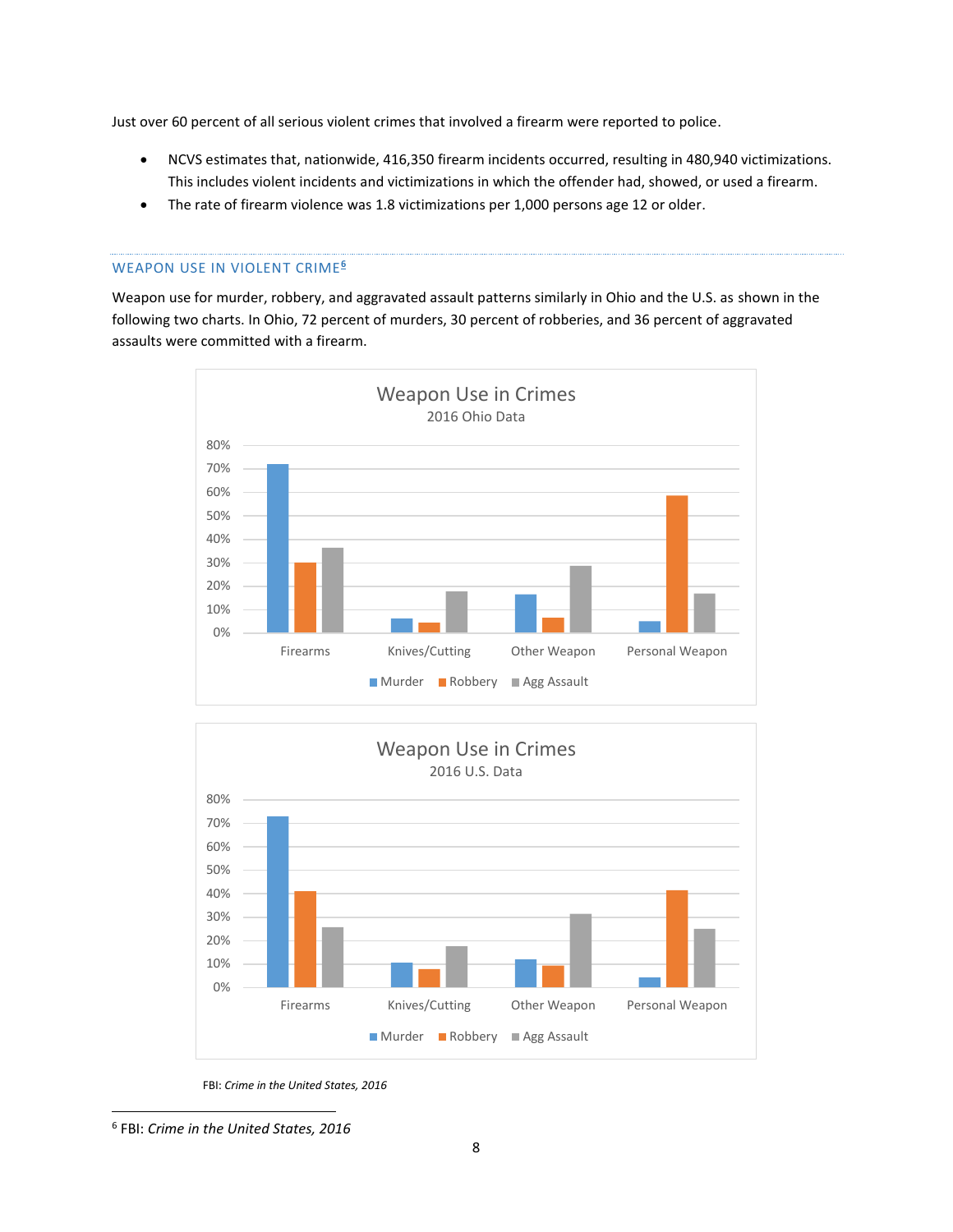## JUSTIFIABLE HOMICIDES **7**

The FBI defines justifiable homicide as:

- The killing of a felon by a peace officer in the line of duty, OR
- The killing of a felon, during the commission of a felony, by a private citizen

In the U.S., 99% of justifiable homicides by a law enforcement officer and 83 percent of justifiable homicides committed by a private citizen were committed with a firearm.

| <b>2016 Justifiable Homicides</b> |              |                |                       |              |          |  |  |  |
|-----------------------------------|--------------|----------------|-----------------------|--------------|----------|--|--|--|
|                                   | <b>Total</b> | <b>Firearm</b> | <b>Knives/Cutting</b> | <b>Other</b> | Personal |  |  |  |
| <b>U.S.</b>                       |              |                |                       |              |          |  |  |  |
| By LE                             | 435          | 429            |                       |              |          |  |  |  |
| <b>By Citizen</b>                 | 331          | 276            | 34                    |              | 14       |  |  |  |
| <b>Ohio</b>                       |              |                |                       |              |          |  |  |  |
| By LE                             | 18           | 18             |                       |              |          |  |  |  |
| <b>By Citizen</b>                 |              |                |                       |              |          |  |  |  |

FBI: *Crime in the United States, 2016 (U.S. data)*

OCJS: Ohio Incident-Based Reporting System database (Ohio data)

#### TYPES OF FIREARMS USED IN CRIMES**<sup>8</sup>**

For those incidents in which a firearm was identified in Ohio crimes, 85 percent (N=8,395) involved a handgun. The remaining 15 percent of firearms are identified in the following table.



OCJS: Ohio Incident-Based Reporting System database

7 FBI: *Crime in the United States, 2016*

<sup>8</sup> Office of Criminal Justice Services: Ohio Incident-Based Reporting System (OIBRS) database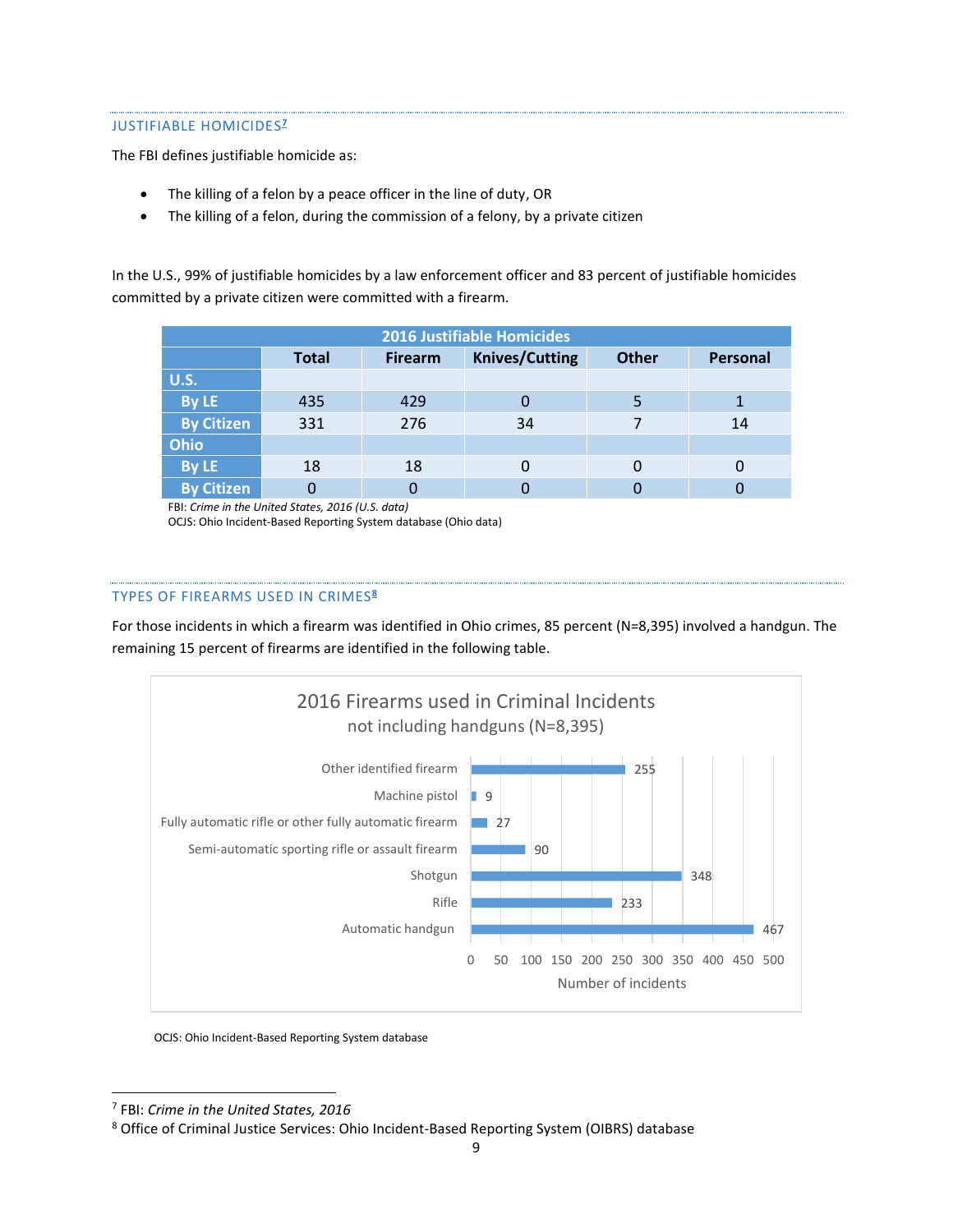There were 14,452 victims of firearm-related crime in Ohio in 2016. The most vulnerable age group across both sex and race is ages 20-34.



OCJS: Ohio Incident-Based Reporting System database

## SCHOOL DISCIPLINE DATA**<sup>9</sup>**

The Ohio Department of Education collects data on discipline occurrences and reasons for the discipline. 'Use/possession of a gun' is one such reason for discipline, and the most frequently used discipline type for gun use/possession is out of school suspension.

| <b>Discipline Occurrences</b> |                  |                                              |                                       |                                                      |                                                                              |  |  |
|-------------------------------|------------------|----------------------------------------------|---------------------------------------|------------------------------------------------------|------------------------------------------------------------------------------|--|--|
| <b>School Year</b>            | <b>Expulsion</b> | Out of<br><b>School</b><br><b>Suspension</b> | <b>In-School</b><br><b>Suspension</b> | In School<br><b>Alternative</b><br><b>Discipline</b> | <b>Emergency</b><br><b>Removal by</b><br><b>District</b><br><b>Personnel</b> |  |  |
| 2016-2017                     | 53               | 357                                          | 78                                    | 17                                                   | 13                                                                           |  |  |
| 2015-2016                     | 54               | 239                                          |                                       | 13                                                   | 16                                                                           |  |  |
| 2014-2015                     | 54               | 192                                          | 11                                    | 12                                                   | 16                                                                           |  |  |
| 2013-2014                     | 68               | 153                                          |                                       | 15                                                   |                                                                              |  |  |
| 2012-2013                     | 58               | 191                                          |                                       |                                                      |                                                                              |  |  |
| 2011-2012                     | 41               | 191                                          |                                       |                                                      |                                                                              |  |  |
| 2010-2011                     | 34               | 153                                          | 12                                    |                                                      |                                                                              |  |  |
| 2009-2010                     | 63               | 145                                          |                                       |                                                      |                                                                              |  |  |
| 2008-2009                     | 63               | 149                                          |                                       |                                                      |                                                                              |  |  |
| 2007-2008                     | 172              | 302                                          | 26                                    | 75                                                   |                                                                              |  |  |
| 2006-2007                     | 132              | 264                                          | 17                                    | 38                                                   |                                                                              |  |  |
| 2005-2006                     | 107              | 246                                          | 42                                    | 64                                                   |                                                                              |  |  |

ODE: Ohio School Report Cards, Discipline Occurrences (State)

<sup>9</sup> Ohio Department of Education: Ohio School Report Cards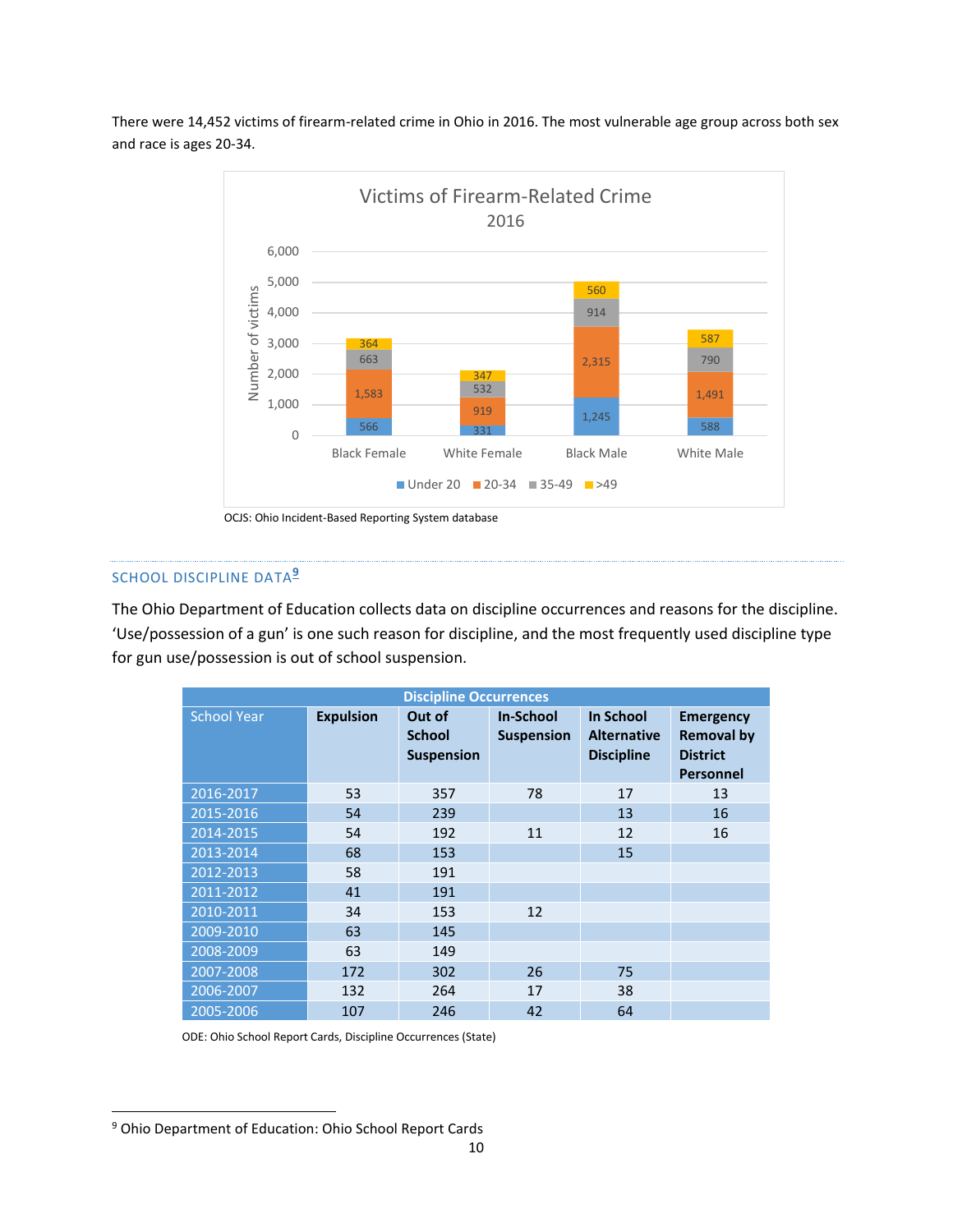## FIREARM RECOVERIES**<sup>10</sup>**

There were 10,263 firearms recovered and traced in Ohio. These are traces with a recovery state of Ohio. Duplicate traces, firearms not recovered, gun buyback and firearms turned in are not included.



ATF: Firearms Tracing System

The following were the top categories reported on firearm traces with an Ohio recovery:



ATF: Firearms Tracing System

<sup>&</sup>lt;sup>10</sup> Bureau of Alcohol, Tobacco, Firearms and Explosives, Office of Strategic Intelligence and Information: Firearms Tracing System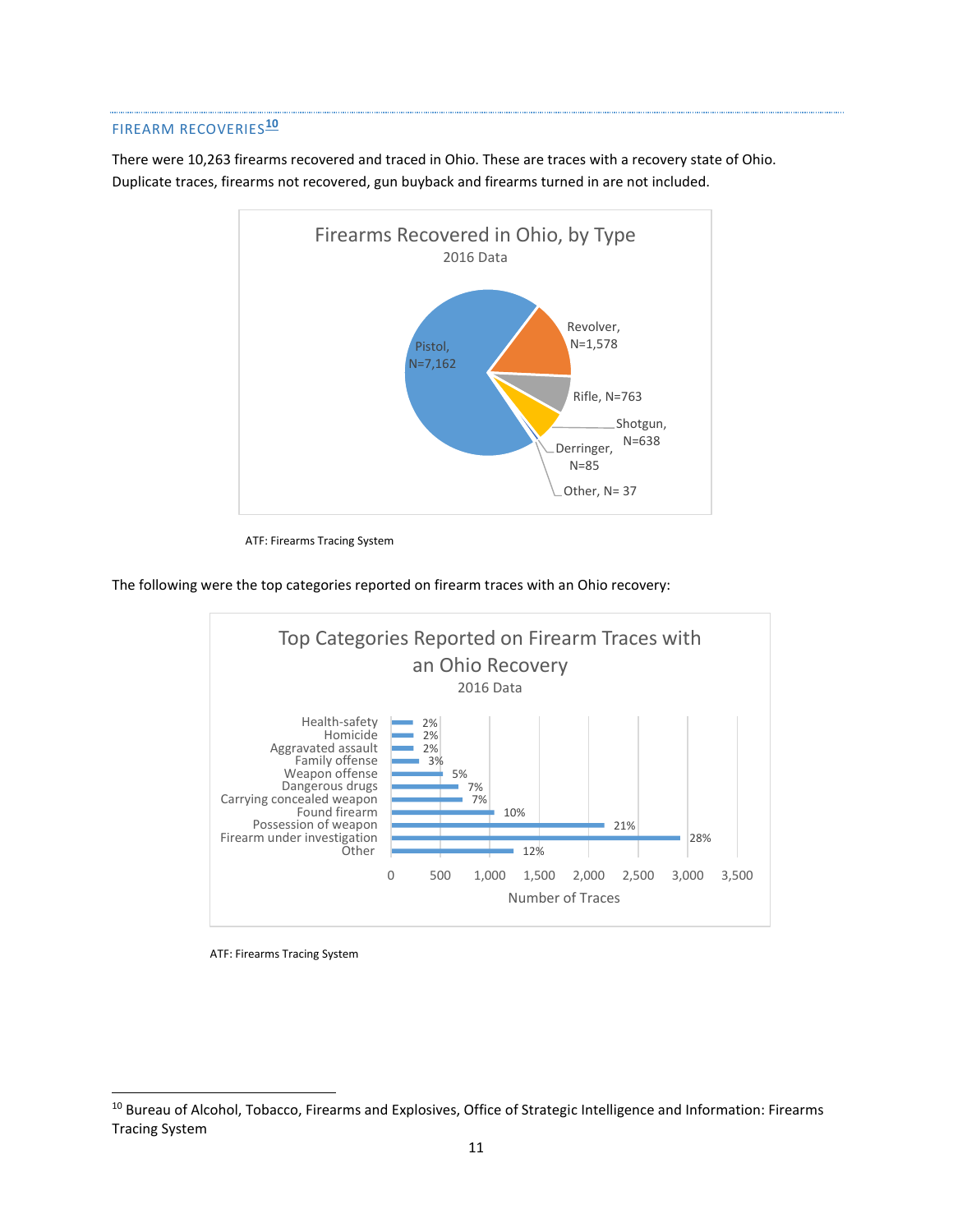Outside of Ohio, Kentucky is the top source state for firearms with an Ohio recovery, followed by the remaining adjacent states of West Virginia, Indiana, Michigan, and Pennsylvania.



Top Source States for Firearms with an Ohio Recovery, 2016 Data

ATF: Firearms Tracing System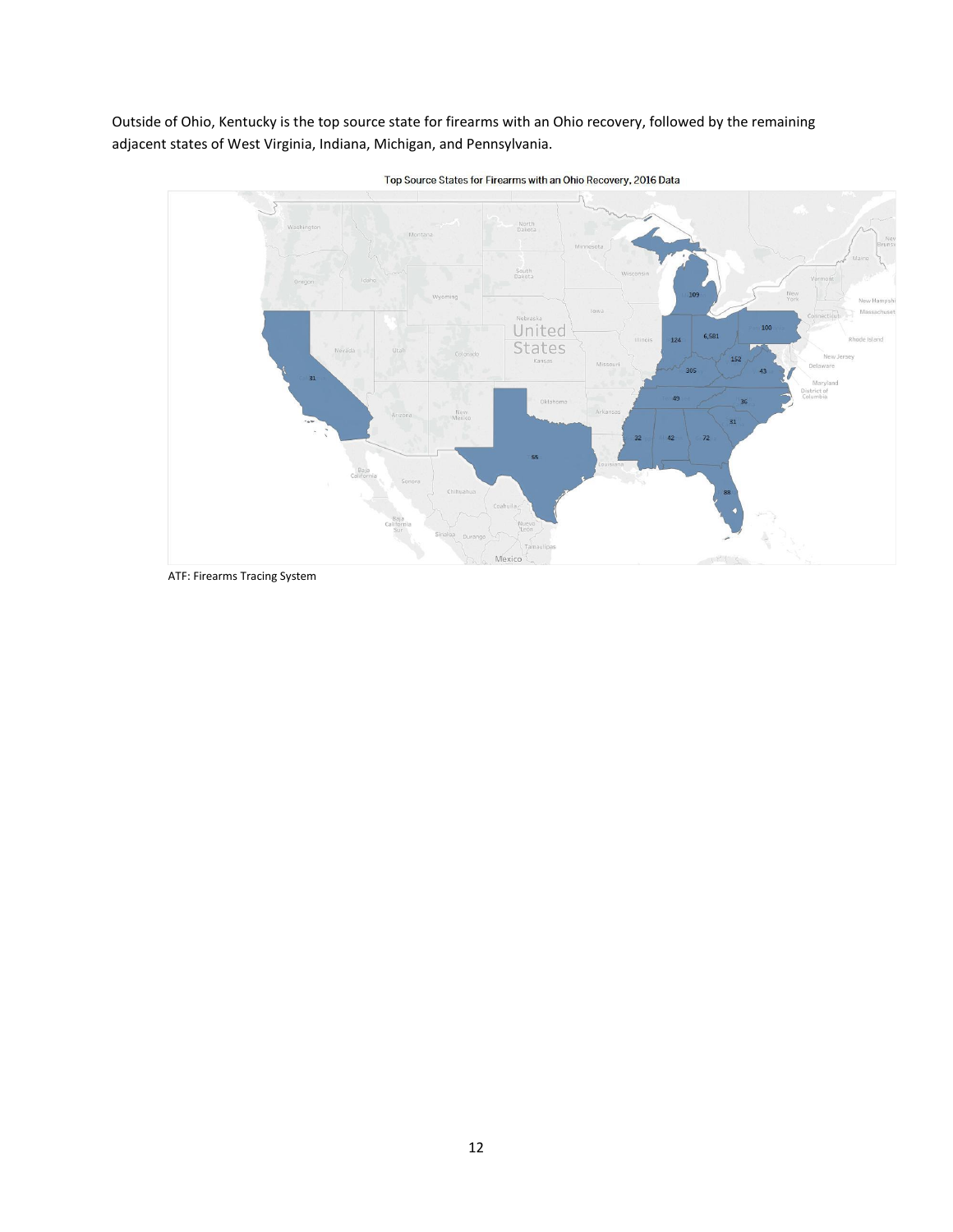# FIREARM INJURY DATA

Funded through a cooperative agreement between the Ohio Department of Health and the Centers for Disease Control and Prevention, the Ohio Violent Death Reporting System (OVDRS) collects data on all violent deaths, including homicides, suicides, and unintentional violent deaths. Data on firearm usage is included. **<sup>11</sup>**

Firearms accounted for the majority of violent deaths in Ohio. Combining data from 2012, 2013, and 2014, there were a total of 6,901 violent deaths. Of these, 3,695 involved firearms. The following chart shows the breakdown of firearm-related violent deaths.



ODH: *Ohio Violent Death Reporting System: 2014 Annual Report*

# SUICIDES

 $\overline{a}$ 

There were a total of 4,469 suicides in Ohio between 2012-2014. Of these, 51% were firearm-related.

- Males more often used firearms to commit suicide than females (56% vs 31%)
- White victims used firearms slightly more often than other means to commit suicide (52% vs 48%), whereas black victims used other means slightly more often to commit suicide (47% vs 53%). Hispanic victims more often used other means (66% vs 34%) to commit suicide.
- There was some variation across age groups regarding the suicide method used. For younger and middleaged individuals, other methods were used more often than firearms. Starting with the age group 55-64, there were more suicides using firearms than other/unknown methods.

<sup>11</sup> Ohio Department of Health: *Ohio Violent Death Reporting System 2014 Annual Report*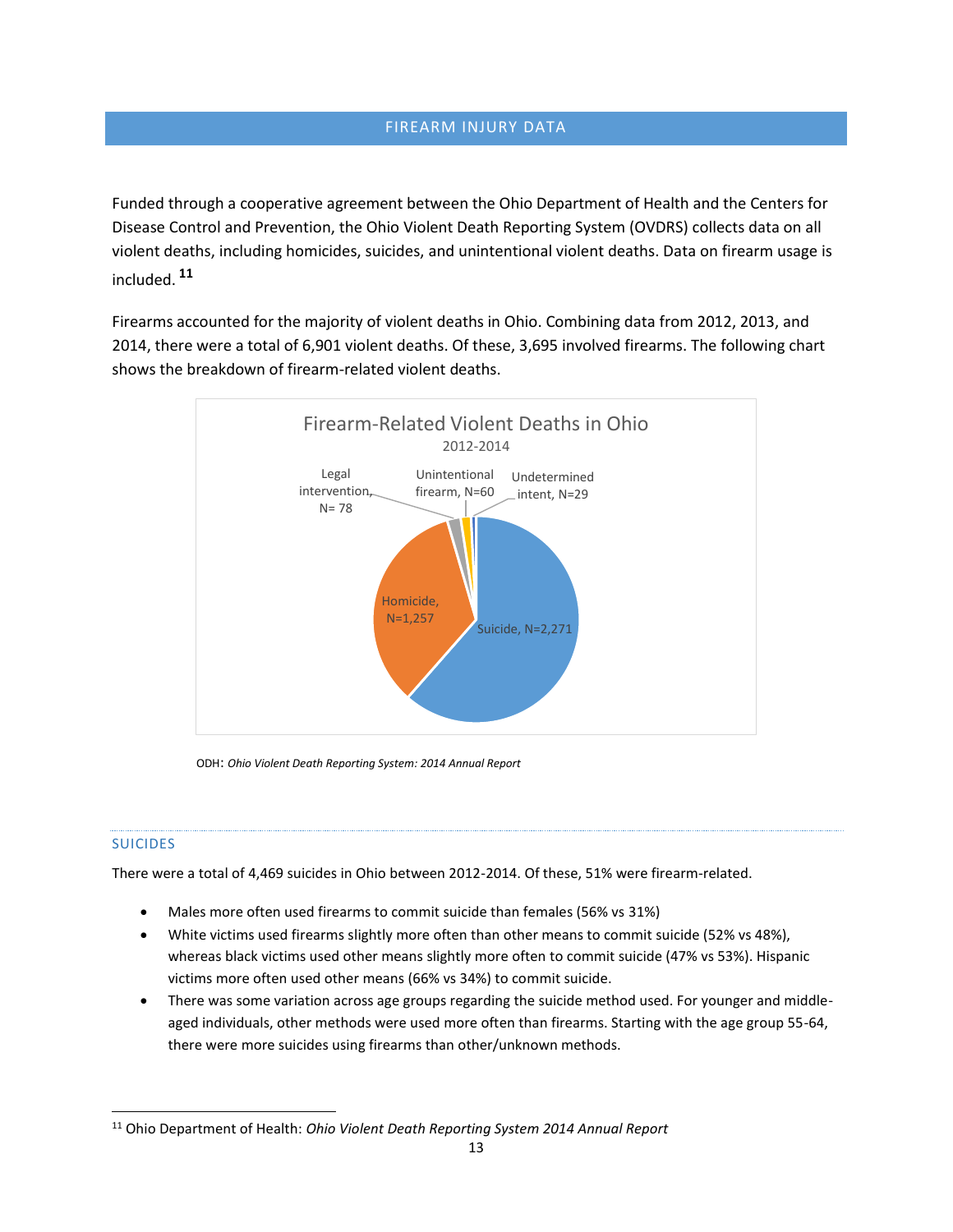

ODH: *Ohio Violent Death Reporting System: 2014 Annual Report*

The rate per 100,000 of suicides using firearms was higher in rural Appalachian counties than in metropolitan, suburban, or rural non-Appalachian counties. The rate per 100,000 of suicides using other/unknown methods was similar across county types.

| Firearm and Non-Firearm Suicides by County Type, 2012-2014 |                |         |                          |                             |         |                          |  |  |
|------------------------------------------------------------|----------------|---------|--------------------------|-----------------------------|---------|--------------------------|--|--|
|                                                            | <b>Firearm</b> |         |                          | <b>Other/Unknown Method</b> |         |                          |  |  |
| <b>County Type</b>                                         | Count          | Percent | Age-<br>Adjusted<br>Rate | Count                       | Percent | Age-<br>Adjusted<br>Rate |  |  |
| <b>Metropolitan</b>                                        | 1,101          | 48.5%   | 5.5                      | 1,277                       | 58.1%   | 6.7                      |  |  |
| <b>Suburban</b>                                            | 376            | 16.6%   | 6.2                      | 341                         | 15.5%   | 5.9                      |  |  |
| <b>Rural Appalachian</b>                                   | 514            | 22.6%   | 9.0                      | 315                         | 14.3%   | 6.0                      |  |  |
| <b>Rural non-Appalachian</b>                               | 280            | 12.3%   | 5.6                      | 265                         | 12.1%   | 6.0                      |  |  |
| <b>Total</b>                                               | 2.271          | 100%    | 6.2                      | 2,198                       | 100%    | 6.4                      |  |  |

Ohio Department of Health: *Ohio Violent Death Reporting System: 2014 Annual Report*

#### HOMICIDES

There were a total of 1,787 homicides in Ohio between 2012-2014. Of these, 70% were firearm-related.

- 76% of male homicides involved a firearm, compared to 51% of female homicides
- 83% of black homicides involved a firearm, compared to 49% of white homicides and 65% of Hispanic homicides
- Firearm-related homicides occurred more frequently than other/unknown homicides starting with the 5- 14 age group. Older adult victims (55+) were more often killed by other/unknown means.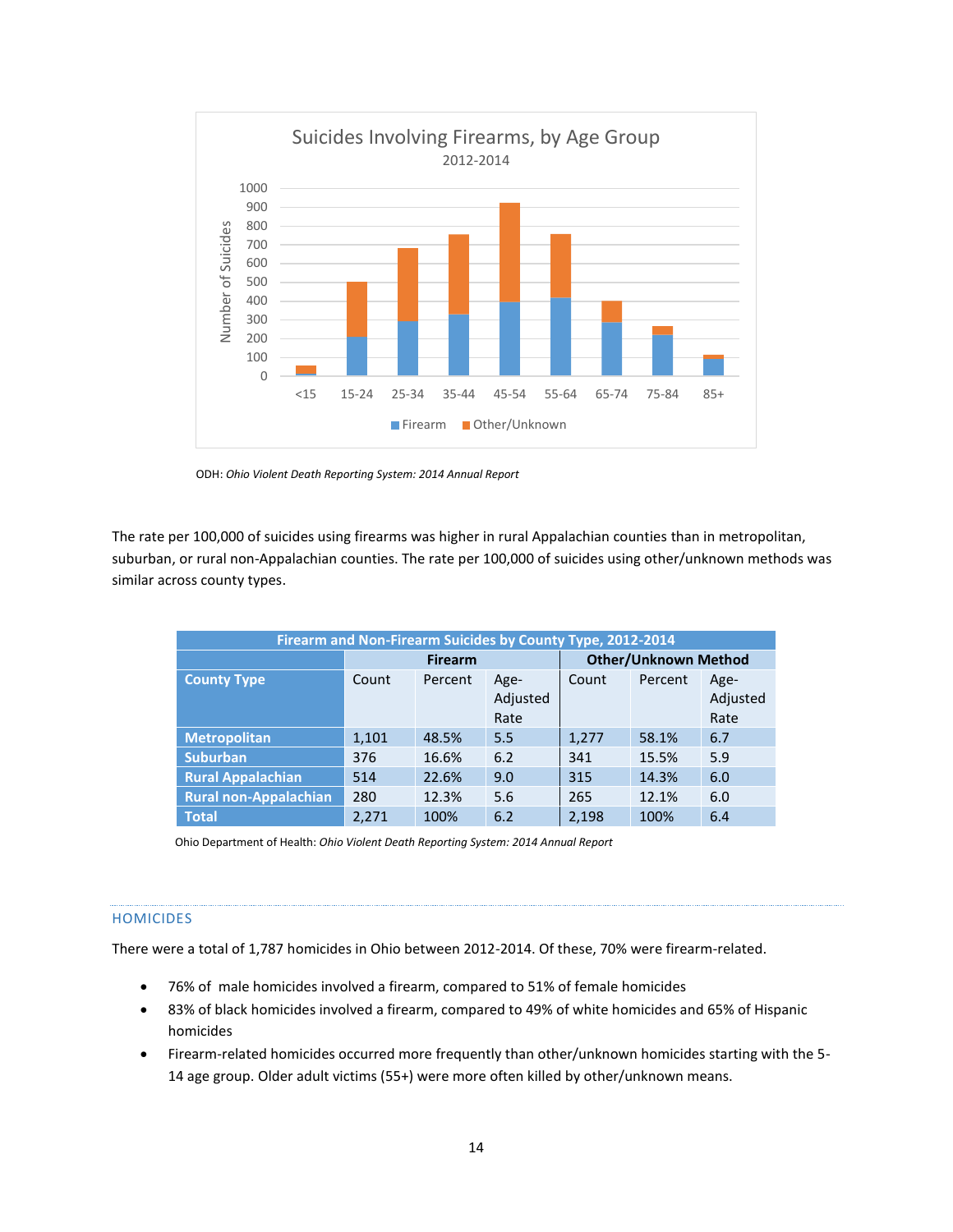

ODH: *Ohio Violent Death Reporting System: 2014 Annual Report*

The rate per 100,000 of homicides involving firearms was higher in metropolitan counties than in suburban, rural Appalachian, and rural non-Appalachian counties. The rate per 100,000 of homicides using other/unknown means was similar across counties.

| Firearm and Non-Firearm Homicides by County Type, 2012-2014 |                |         |                          |                             |         |                          |  |  |
|-------------------------------------------------------------|----------------|---------|--------------------------|-----------------------------|---------|--------------------------|--|--|
|                                                             | <b>Firearm</b> |         |                          | <b>Other/Unknown Method</b> |         |                          |  |  |
| <b>County Type</b>                                          | Count          | Percent | Age-<br>Adjusted<br>Rate | Count                       | Percent | Age-<br>Adjusted<br>Rate |  |  |
| <b>Metropolitan</b>                                         | 1,052          | 83.7%   | 5.8                      | 349                         | 66.0%   | 1.9                      |  |  |
| <b>Suburban</b>                                             | 61             | 4.9%    | 1.1                      | 52                          | 9.8%    | 0.9                      |  |  |
| <b>Rural Appalachian</b>                                    | 116            | 9.2%    | 2.3                      | 76                          | 14.4%   | 1.5                      |  |  |
| <b>Rural non Appalachian</b>                                | 28             | 2.2%    | 0.7                      | 52                          | 9.8%    | 1.2                      |  |  |
| <b>Total</b>                                                | 1,257          | 100%    | 3.8                      | 529                         | 100%    | 1.6                      |  |  |

ODH: *Ohio Violent Death Reporting System: 2014 Annual Report*